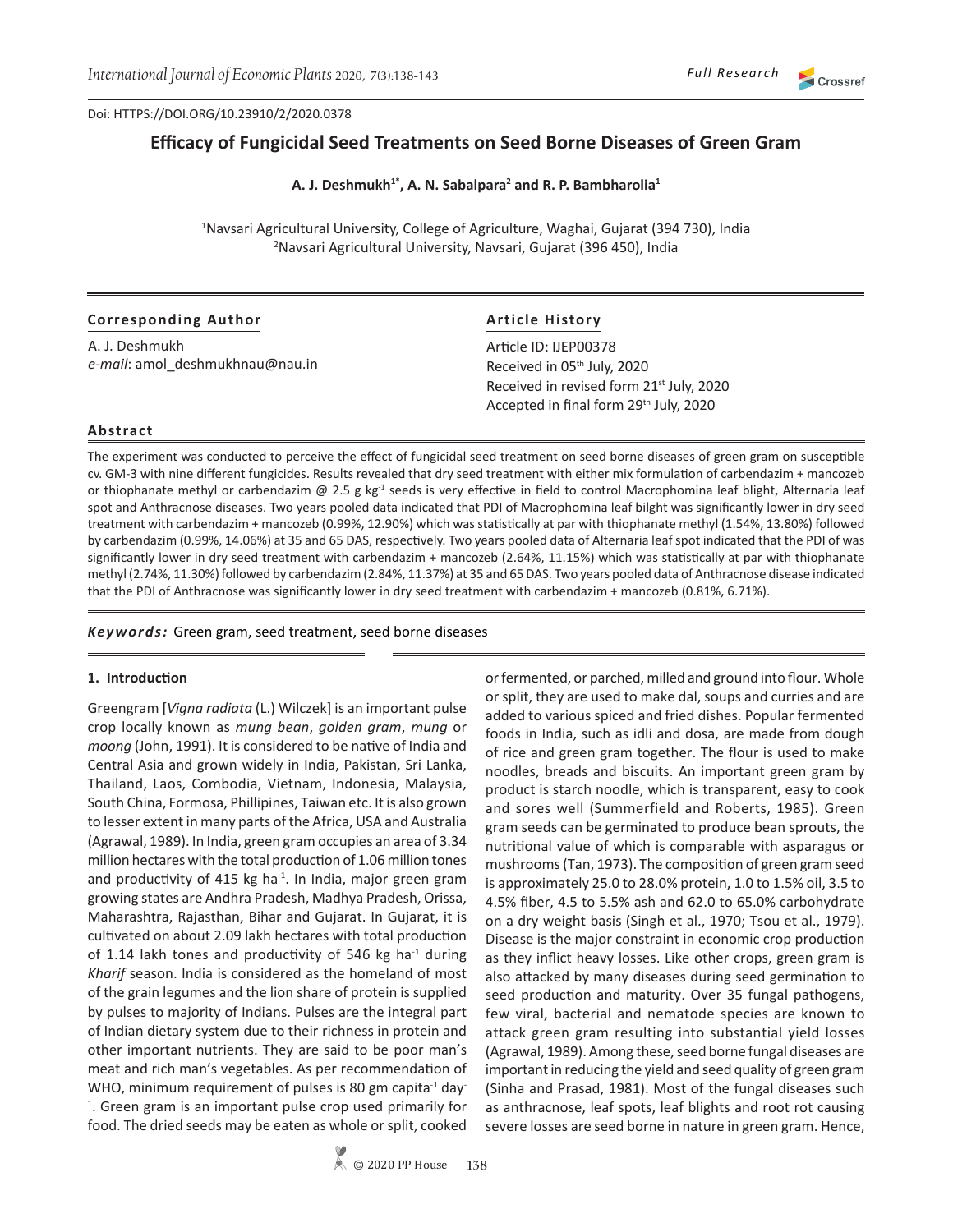seeds of moong have been reported to play an important role in the dissemination of various pathogens (Rangaswami and Prasad, 1960; Rayen, 1961). These fungi affect developing seeds adversely such as seed discoloration, molding of seed surface, endosperm degradation and reduced seed filling resulting in seed deformalities such as shriveling of seeds as well as small seed formation. The seed infecting fungi not only damages the quantity but also quality of seed. Similarly, nutritional status of green gram seeds is likely to be hampered by depleting the protein content and by the disturbance of the reducing sugar as well as starch content due to seed mycoflora (Bilgrami, et al. 1978). To increase the production of green gram qualitatively and quantitatively, farmer requires healthy quality seeds with high percentage of germination and purity. Hence, it is imperative that the seeds must be tested before they are sown in the field. Another adverse effect of seed borne pathogens is that it will contaminate the areas which were disease free previously. Hence, it necessitates the eradication of seed borne inoculum through various seed treatments and through the enforcement of proper domestic and international quarantine acts and procedures. Degree of damage to the green gram seeds is influenced by various biotic and abiotic factors along with virulent pathogen, varietal susceptibility and prevailing humidity particularly during developing pod-stage and harvesting time etc. Seed treatment is the oldest practice in plant protection and now, this is an attractive delivery system with either fungicide of bioprotectants. As seed treatments provide economical and relatively non-polluting delivery systems for protective materials compared to other field application systems. Fungicides applied to seeds may not only protect seeds from seed borne diseases but also protect roots and increase the plant growth indirectly. Patel (2003) and Tandel (2004) studied leaf spot (*A. alternata*) and leaf blight (*M. phaseolina*) of green gram and found that both the diseases were seed borne in nature and cause heavy losses in green gram. Hence, the present investigation was conducted to perceive the effect of fungicidal seed treatment to control the seed borne diseases with nine different fungicides in green gram Cv. GM-3.

## **2. Materials and Methods**

A field trial was conducted for two seasons at N.M. College of Agriculture, Research Farm, N.A.U., Navsari. Agro climatic sub region was South Gujarat heavy rainfall zone; variety was GM-3. Seeds collected from Pulse Research Station, N.A.U., Navsari were taken and sown after dry seed treatment with different fungicides *viz.*, Carbendazim (2.5 g kg<sup>-1</sup>), Kasugomycin (2.5 g kg<sup>-1</sup>), Thiram (3.5 g kg<sup>-1</sup>), Captan (3.5 g kg<sup>-1</sup>), Carbendazim + mancozeb (2.5 g kg<sup>-1</sup>), MEMC (2.5 g kg<sup>-1</sup>), Mancozeb (3.5 g kg<sup>-1</sup>), Thiophanate methyl (3.5 g kg<sup>-1</sup>) and Difenconazole (2.5 g kg<sup>-1</sup>). Recommended agronomic practices like seed rate, spacing, irrigation, fertilizer application and intercultural operations were followed during whole experiment. Three replication of each treatment of individual plot size of  $3\times3$  m<sup>2</sup>. of having spacing 30×10 cm<sup>2</sup> were maintained. The whole experimental area was  $36.5 \times 13$  m<sup>2</sup>.

The observations on Percent Disease Intensity (PDI) of three diseases *viz.,* Macrophomina leaf blight, Alternaria leaf spot and anthracnose observed in the field were recorded at 35 DAS and 65 DAS by selecting 10 plants plot $11$  in each treatment by observing three trifoliate leaves first of base, second of middle and third of upper portion of the selected plant starting from the initiation up to harvest each at 15 days interval of the crop using standard graded scale and data thus obtained was analyzed with RBD design and tabulated separately for each disease. Observations with regard to infection and symptoms development of each disease were recorded on the basis different disease grading scale. The rating scale for Macrophomina leaf blight was 0-6 (Kumar et al. 1969) as 0-leaves disease free, 1-leaves area covered up to 5% , 2-leaves area covered 6-10% , 3-leaves area covered 11-25%, 4-leaves area covered 26-50%, 5-leaves area covered 51-75%, 6-leaves area covered 76-100%. The rating scale for Alternaria leaf spot was0-5 (Mathur et al., 1972) as 0–no infection, 1-1 to 20% area infected, 2-21 to 40% area infected, 3-41 to 60% area infected, 4-61 to 80% area infected and 5-above 80% area infected. The rating scale for anthracnose was 0-5 (Rajkumar and Mukhopadhyay, 1986) as 0-no infection, 1-disease infection trace, 2-1-25 % infection, 3-26-50 % infection, 4- 51- 75 % infection, 5-76 % and more infection.

Formula for calculating disease intensity (%):

PDI=(∑ of ratings of infected leaves observed/No. of leaves observed×Maximum disease score)×100

## **3. Results and Discussion**

The occurrence of three different diseases *viz*., Macrophomina leaf blight, Alternaria leaf spot and anthracnose (*C. capsici*) was reported in the field and data thus obtained was recorded and tabulated (Table 1, 2 and 3).

## *3.1. Macrophomina leaf blight at 35 DAS*

The pooled data of two years (Table 1) indicated that the PDI of Macrophomina leaf blight was significantly reduced in all the treatments over the control at 35 DAS. It was significantly lower in dry seed treatment with carbendazim + mancozeb (0.99%) as compared to the rest but was statistically at par with thiophanate methyl (1.54%). Next best in order of merit was carbendazim (1.87%). Comparatively higher leaf blight was found in captan (2.41%) followed by thiram (2.33%), difenconazole (2.53%) and MEMC (2.58%). Mancozeb (2.86%) and kasugomycin (3.42%) were comparatively poor in their efficay. The highest disease was recorded in the control (8.67%). Maximum Macrophomina leaf blight control was recorded in carbendazim + mancozeb (88.58%) followed by thiophanate methyl (82.24%), carbendazim (78.43%), captan (73.13%), thiram (72.20%), difenconazole (70.82%), MEMC (70.24%), mancozeb (67.01%) and kasugomycin (60.55%) treatment.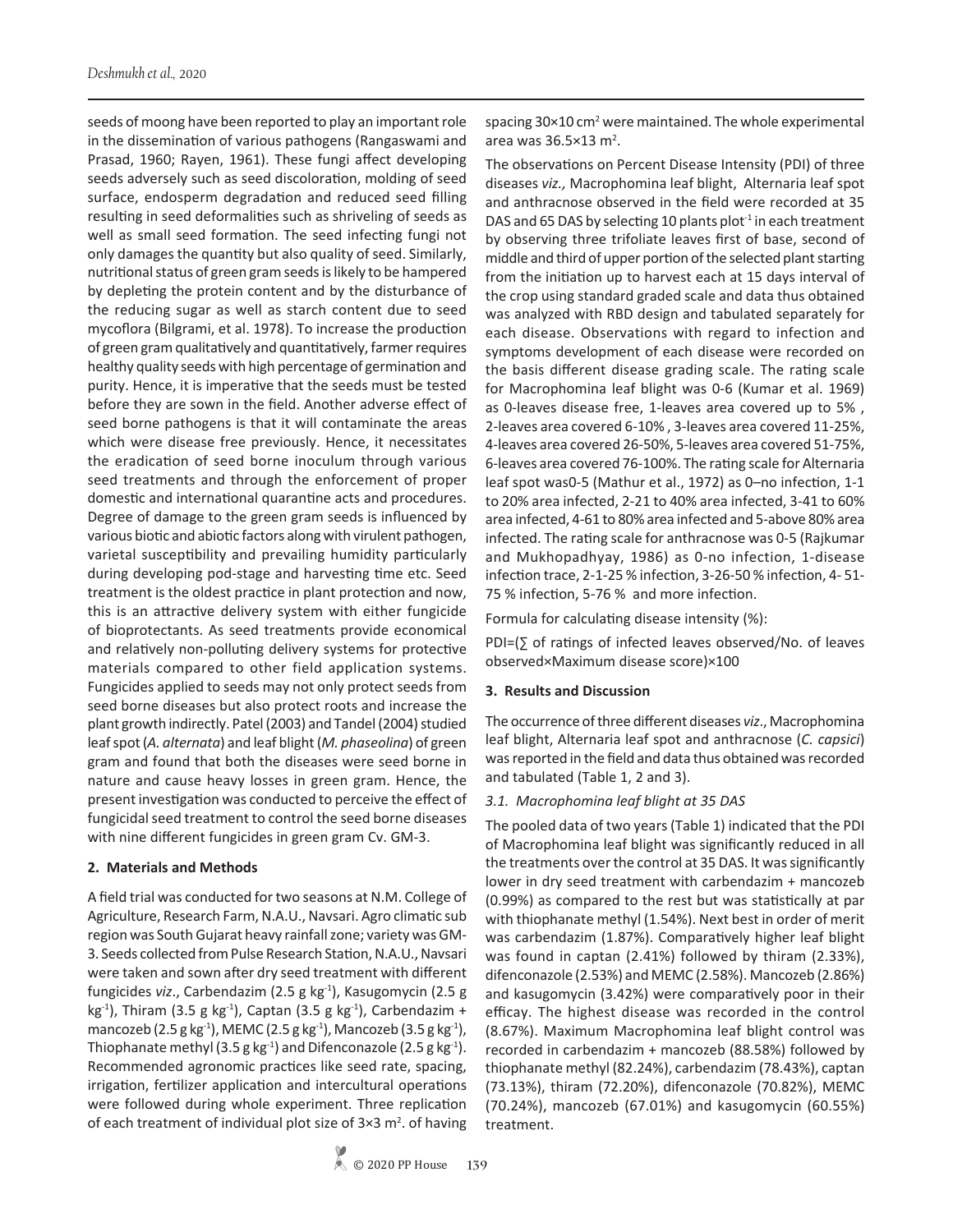Sr. No. Treatment PDI (Leaf blight: *M. phaseolina*) 35 DAS 65 DAS First year Second year Pooled PDC First year Second year Pooled PDC 1. Carbendazim (Bavistin 50% WP) 8.20 (2.04) 7.50 (1.70) 7.86 (1.87) 78.43 22.40 (14.52) 21.65 (13.61) 22.02 (14.06) 54.62 2. Kasugomycin (Kasugomycin 12% WP) 10.92 (3.59) 10.40 (3.26) 10.66 (3.42) 60.55 25.37 (18.36) 24.75 (17.53) 25.06 (17.94) 42.09 3. Thiram (Thirum 75% WP) 8.45 (2.16) 9.08 (2.49) 8.77 (2.33) 73.13 23.71 (16.17) 23.02 (15.29) 23.37 (15.73) 49.23 4. Captan (Captan 75% WP) 9.23 (2.57) 8.61 (2.24) 8.92 (2.41) 72.20 22.81 (15.03) 22.08 (14.13) 22.45 (14.58) 52.94 5. Carbendazim+mancozeb (Sixer 75% WP) 6.18 (1.16) 5.22 (0.83) 5.72 (0.99) 88.58 21.44 (13.37) 20.65 (12.43) 21.05 (12.90) 58.36 6. MEMC (Emisan 6% WP) 9.54 (2.75) 8.93 (2.41) 9.24 (2.58) 70.24 24.04 (16.59) 23.36 (15.72) 23.70 (16.16) 47.84 7. Mancozeb (Diathane M-45, 75% WP) 10.02 (3.03) 9.44 (2.69) 9.73 (2.86) 67.01 24.68 (17.44) 24.03 (16.59) 24.36 (17.01) 45.09 8. Thiophanate methyl (Topsin M-75% WP) 7.52 (1.71) 6.74 (1.38) 7.14 (1.54) 82.24 22.18 (14.25) 21.42 (13.34) 21.80 (13.80) 55.46 9. Difenconazole (Score 25% EC) 9.46 (2.70) 8.85 (2.37) 9.16 (2.53) 70.82 23.86 (16.36) 23.17 (15.48) 23.52 (15.92) 48.61 10. Control (without treatment) 17.30 ( 8.84) 16.96 (8.51) 17.13 (8.67) 33.88 (31.07) 33.77 (30.90) 33.82 (30.98) - SEm± 0.75 0.82 0.50 - 1.05 1.10 0.68 - CD (*p*=0.05) 2.22 2.43 1.45 - 3.22 3.38 1.98 - C.V. % 13.46 15.69 14.56 - 8.65 8.60 8.62 -

*International Journal of Economic Plants* 2020, 7(3):138-143

Table 1: Efficacy of fungicidal seed treatments on leaf blight (*M. phaseolina*) of green gram

Data outside the paranthesis is ARCSIN transformed data, PDI-Percent disease intensity, PDC-Percent disease control

## *3.2. Macrophomina leaf blight at 65 DAS*

The pooled data of two years (Table-1) indicated that the PDI of Macrophomina leaf blight was significantly reduced in all the treatments over the control at 65 DAS. It was significantly lower in dry seed treatment with carbendazim + mancozeb (12.90%) as compared to the rest but was statistically at par with thiophanate methyl (13.80%), carbendazim (14.06%) and captan (14.58%). Next best in order to merit was thiram (15.73%) followed by difenconazole (15.92%), MEMC (16.16%), mancozeb (17.01%) and kasugomycin (17.94%). Maximum control of Macrophomina leaf blight was recorded in carbendazim + mancozeb (58.36%) followed by thiophanate methyl (55.46%), carbendazim (54.62%), captan (52.94%), thiram (49.23%), difenconazole (48.61%), MEMC (47.84%), mancozeb (45.09%) and kasugomycin (42.09%).

## *3.3. Alternaria leaf spot at 35 DAS*

The pooled data of two years (Table 2) indicated that the PDI of Alternaria leaf spot was significantly reduced in all the treatments over the control at 35 DAS. It was significantly lower in dry seed treatment with carbendazim + mancozeb (2.64%) as compared to the rest but was statistically at par with thiophanate methyl (2.74%), carbendazim (2.84%) and captan (2.94%). Next best in order to merit was thiram (4.75%) followed by difenconazole (5.05%), MEMC (5.05%), mancozeb (5.79%) and kasugomycin (5.87%). The highest disease was recorded in the control (10.97%). Maximum control of Alternaria leaf spot was recorded in carbendazim + mancozeb (75.93%) followed by thiophanate methyl (75.02%), carbendazim (74.11%), captan (73.20%), thiram (56.70%), difenconazole (53.97%), MEMC (53.97%), mancozeb (47.22%) and kasugomycin (46.49%).

#### *3.4. Alternaria leaf spot at 65 DAS*

The pooled data of two years (Table 2) indicated that the PDI of Alternaria leaf spot was significantly reduced in all the treatments over the control at 65 DAS. It was significantly lower in dry seed treatment with carbendazim + mancozeb (11.15%) as compared to the rest but was statistically at par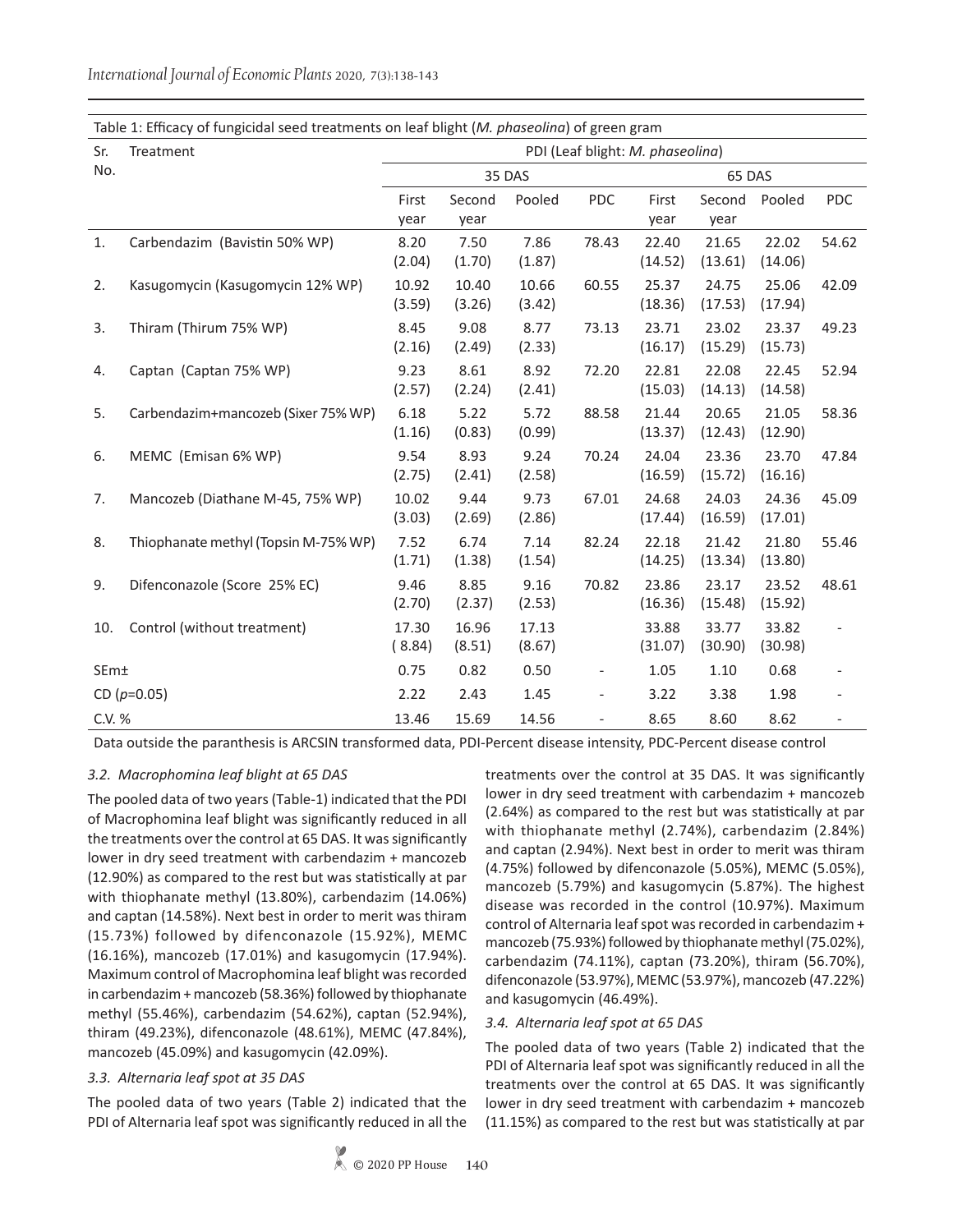| Table 2: Efficacy of fungicidal seed treatments on leaf spot (A. alternata) of green gram |                                      |                               |                  |                  |                              |                  |                  |                  |            |  |
|-------------------------------------------------------------------------------------------|--------------------------------------|-------------------------------|------------------|------------------|------------------------------|------------------|------------------|------------------|------------|--|
| Sr.                                                                                       | Treatment                            | PDI (Leaf spot: A. alternata) |                  |                  |                              |                  |                  |                  |            |  |
| No.                                                                                       |                                      | 35 DAS                        |                  |                  | 65 DAS                       |                  |                  |                  |            |  |
|                                                                                           |                                      | First                         | Second           | Pooled           | PDC                          | First            | Second           | Pooled           | <b>PDC</b> |  |
|                                                                                           |                                      | year                          | year             |                  |                              | year             | year             |                  |            |  |
| 1.                                                                                        | Carbendazim (Bavistin 50% WP)        | 9.76<br>(2.88)                | 9.64<br>(2.81)   | 9.70<br>(2.84)   | 74.11                        | 19.68<br>(11.34) | 19.74<br>(11.41) | 19.71<br>(11.37) | 59.47      |  |
| 2.                                                                                        | Kasugomycin (Kasugomycin 12% WP)     | 14.04<br>(5.89)               | 13.99<br>(5.85)  | 14.02<br>(5.87)  | 46.49                        | 22.34<br>(14.45) | 22.42<br>(14.55) | 22.38<br>(14.50) | 48.31      |  |
| 3.                                                                                        | Thiram (Thirum 75% WP)               | 12.63<br>(4.78)               | 12.56<br>(4.73)  | 12.59<br>(4.75)  | 56.70                        | 21.48<br>(13.41) | 21.56<br>(13.50) | 21.52<br>(13.46) | 52.01      |  |
| 4.                                                                                        | Captan (Captan 75% WP)               | 9.93<br>(2.98)                | 9.81<br>(2.90)   | 9.87<br>(2.94)   | 73.20                        | 19.74<br>(11.41) | 19.81<br>(11.48) | 19.77<br>(11.45) | 59.18      |  |
| 5.                                                                                        | Carbendazim+mancozeb (Sixer 75% WP)  | 9.42<br>(2.68)                | 9.29<br>(2.61)   | 9.36<br>(2.64)   | 75.93                        | 19.47<br>(11.11) | 19.54<br>(11.18) | 19.51<br>(11.15) | 60.25      |  |
| 6.                                                                                        | MEMC (Emisan 6% WP)                  | 13.02<br>(5.07)               | 12.95<br>(5.02)  | 12.99<br>(5.05)  | 53.97                        | 21.73<br>(13.71) | 21.81<br>(13.80) | 21.77<br>(13.75) | 50.98      |  |
| 7.                                                                                        | Mancozeb (Diathane M-45, 75% WP)     | 13.95<br>(5.81)               | 13.90<br>(5.77)  | 13.93<br>(5.79)  | 47.22                        | 21.79<br>(13.78) | 21.87<br>(13.88) | 21.83<br>(13.83) | 50.70      |  |
| 8.                                                                                        | Thiophanate methyl (Topsin M-75% WP) | 9.59<br>(2.78)                | 9.47<br>(2.71)   | 9.53<br>(2.74)   | 75.02                        | 19.61<br>(11.26) | 19.67<br>(11.33) | 19.64<br>(11.30) | 59.71      |  |
| 9.                                                                                        | Difenconazole (Score 25% EC)         | 13.02<br>(5.07)               | 12.95<br>(5.02)  | 12.99<br>(5.05)  | 53.97                        | 21.48<br>(13.41) | 21.56<br>(13.50) | 21.52<br>(13.46) | 52.01      |  |
| 10.                                                                                       | Control (without treatment)          | 19.34<br>(10.96)              | 19.34<br>(10.97) | 19.34<br>(10.97) | $\qquad \qquad \blacksquare$ | 31.92<br>(27.96) | 32.04<br>(28.14) | 31.98<br>(28.05) |            |  |
| SEm±                                                                                      |                                      | 0.73                          | 0.74             | 0.47             | $\qquad \qquad -$            | 0.69             | 0.71             | 0.44             |            |  |
|                                                                                           | CD $(p=0.05)$                        | 2.17                          | 2.21             | 1.32             | $\overline{a}$               | 2.13             | 2.16             | 1.28             |            |  |
| C.V. %                                                                                    |                                      | 10.19                         | 10.44            | 10.31            | $\frac{1}{2}$                | 5.68             | 6.12             | 5.90             |            |  |

Data outside the paranthesis are ARCSIN transformed data; PDI-Percent disease intensity; PDC-Percent disease control

with thiophanate methyl (11.30%), carbendazim (11.37%) and captan (11.45%). Next best treatment in order to merit was thiram (13.46%) followed by difenconazole (13.75%), MEMC (13.46%), mancozeb (13.75%) and kasugomycin (14.50%). The highest disease was recorded in the control (28.05%). Maximum control of Alternaria leaf spot was recorded in carbendazim + mancozeb (60.25%) followed by thiophanate methyl (59.71%), carbendazim (59.47%), captan (59.18%), thiram (52.01%), difenconazole (52.01%), MEMC (50.98%), mancozeb (50.70%) and kasugomycin (48.31%).

## *3.5. Anthracnose leaf spot at 35 DAS*

The pooled data of two years (Table 3) indicated that the PDI of anthracnose was significantly reduced in all the treatments over the control at 35 DAS. It was significantly lower in dry seed treatment with carbendazim + mancozeb (0.81%) as compared to the rest but was statistically at par with thiophanate methyl (1.07%). Next best treatment in order to merit was carbendazim (1.37%) followed by captan (1.63%), thiram (1.66%), difenconazole (1.66%), mancozeb (1.81%), MEMC (1.81%). Kasugomycin (2.03%) was found poor against anthracnose. The highest disease was recorded in the control (6.43%). Maximum control of anthracnose was recorded in carbendazim + mancozeb (87.40%) followed by thiophanate methyl (83.36%), carbendazim (78.69%), captan (75.65%), thiram (74.18%), difenconazole (74.18%), MEMC (71.85%), mancozeb (71.85%) and kasugomycin (68.43%).

#### *3.6. Anthracnose leaf spot at 65 DAS*

The pooled data of two years (Table 3) indicated that the PDI of anthracnose was significantly reduced in all the treatments over the control at 65 DAS. It was significantly lower in dry seed treatment with carbendazim + mancozeb (6.71%) as compared to the rest but was statistically at par with thiophanate methyl (7.34%), carbendazim (7.38%) and captan (8.12%). Next best treatment in order to merit was thiram (8.75%), difenconazole (9.05%), mancozeb (9.28%), MEMC (9.76%), and kasugomycin (10.32%). Maximum control of anthracnose was recorded in carbendazim + mancozeb (66.85%) followed by thiophanate methyl (63.74%), carbendazim (63.54%), captan (59.88%),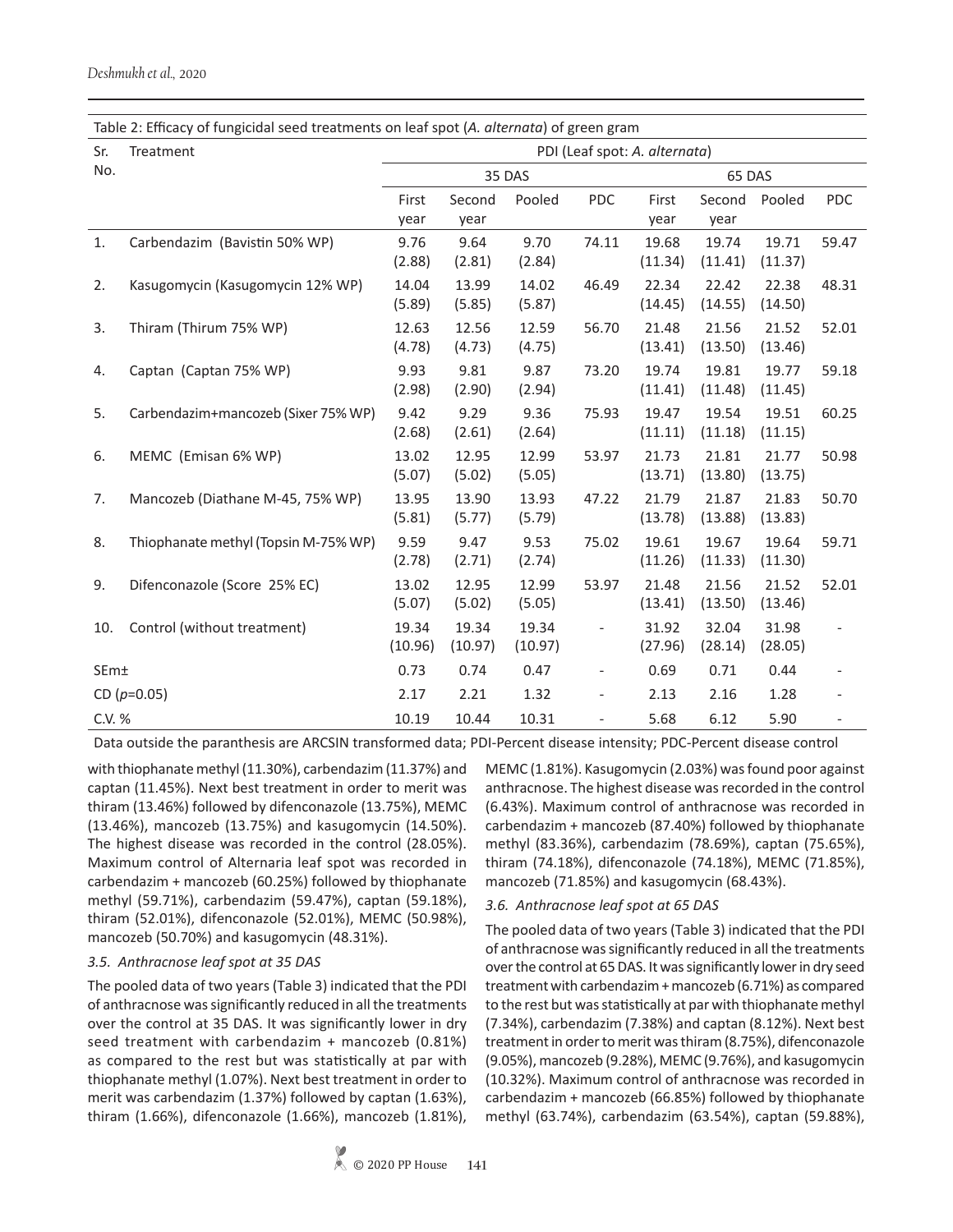Sr. No. Treatment PDI ( Anthracnose: *C. capsici*) 35 DAS 65 DAS First year Second year Pooled PDC First year Second year Pooled PDC 1. Carbendazim (Bavistin 50% WP) 6.82 (1.41) 6.60 (1.32) 6.71 (1.37) 78.69 15.85 (7.46) 15.67 (7.30) 15.76 (7.38) 63.54 2. Kasugomycin (Kasugomycin 12% WP) 8.28 (2.07) 8.12 (1.99) 8.20 (2.03) 68.43 18.83 (10.41) 18.65 (10.22) 18.74 (10.32) 49.01 3. Thiram (Thirum 75% WP) 7.50 (1.70) 7.31 (1.62) 7.41 (1.66) 74.18 17.30 (8.84) 17.12 (8.67) 17.21 (8.75) 56.77 4. Captan (Captan 75% WP) 7.43 (1.67) 7.22 (1.58) 7.32 (1.63) 74.65 16.65 (8.21) 16.47 (8.04) 16.56 (8.12) 59.88 5. Carbendazim+mancozeb (Sixer 75% WP) 5.30 (0.85) 5.00 (0.76) 5.15 (0.81) 87.40 15.10 (6.79) 14.92 (6.63) 15.01 (6.71) 66.85 6. MEMC (Emisan 6% WP) 7.73 (1.81) 7.73 (1.81) 7.73 (1.81) 71.85 17.82 (9.37) 17.64 (9.19) 17.73 (9.28) 54.15 7. Mancozeb (Diathane M-45, 75% WP) 7.82 (1.85) 7.65 (1.77) 7.73 (1.81) 71.85 18.29 (9.85) 18.11 (9.67) 18.20 (9.76) 51.78 8. Thiophanate methyl (Topsin M-75% WP) 6.05 (1.11) 5.80 (1.02) 5.92 (1.07) 83.36 15.81 (7.42) 15.63 (7.26) 15.72 (7.34) 63.74 9. Difenconazole (Score 25% EC) 7.50 (1.70) 7.31 (1.62) 7.41 (1.66) 74.18 17.60 (9.14) 17.42 (8.96) 17.51 (9.05) 55.29 10. Control (without treatment) 14.70 (6.44) 14.67 (6.41) 14.69 (6.43) - 26.82 (20.36) 26.64 (20.11) 26.73 (20.24) - SEm± 0.66 0.68 0.42 - 1.07 1.06 0.67 - CD (*p*=0.05) 1.98 2.04 1.21 - 3.19 3.15 1. 93 - C.V. % 12.86 13.92 13.39 - 10.42 10.34 10.38 -

*International Journal of Economic Plants* 2020, 7(3):138-143

Table 3: Efficacy of fungicidal seed treatments on anthracnose (*C. capsici*) of green gram

Data outside the paranthesis are ARCSIN transformed data; PDI-Percent disease intensity; PDC-Percent disease control

thiram (56.77%), difenconazole (55.29%), MEMC (54.15%), mancozeb (51.78%) and kasugomycin (49.01%).

The present results are more or less similar with earlier workers. Fungicidal seed treatment with Agallol, Captan or Thirum (Suhag, 1975) and Bavistin, Thiram and Diathane M-45 (Zote and Mayee, 1982) proved better in promoting the germination and seedling vigour of moong bean seeds. Reddy et al. (1992) showed that fungicidal seed dressing with flutolanil, thiophanate-methyl or carbendazim effectively controlled damping-off of *Vigna radiata,* while Mancozeb and zineb were the least effective. Moreover to these results, Dash and Narain (1996) also found that pre-treatment of seeds of *V. radiata* with carbendazim + thiram followed by thiram, quintozene, difolatan, mancozeb and carboxin eliminated seed mycoflora and improved seed germination considerably for most of the test crops. Agrawal et al. (1989) noticed that seed treatment with carbendazim reduced seed and seedling mortality caused by *M. phaseolina* in *V. radiata*. The initial leaf blight phase of the disease was also found less. Bidari et al.

(1992) observed that seed treatment with carbendazim gave the best control of seed borne pathogens by reducing seed rot, seedling mortality and resulting in the highest yield of the *V. radiata* crop. Good control was also obtained in Phenyl mercury acetate, Dithane M and Thiram at 2 g  $kg<sup>-1</sup>$  seed under field condition. Khan and Khan (2006) also reported that seed treatment with 0.10% Topsin M showed significantly higher reduction in Macrophomina leaf spot incidence at 45, 55 and 70 days after sowing and recorded the highest increase in green gram yield (46.8%) followed by benomyl (32.9%) and carbendazim (31.40%). The control of anthracnose and Alternaria leaf spot by fungicidal seed treatment carried out here is the first exempt but the work done in other crops was in similar line with the present study. Suradkar (2010) found that maximum control of anthracnose caused by *C. capsici* was obtained in seed treatment of carbendazim (81.57%) followed by thiram (76.31%), MEMC (64.47%) and mancozeb (63.15%) along with better increased in seed germination in blackgram. Laxminarayanarao (2006) found that seed dressing with